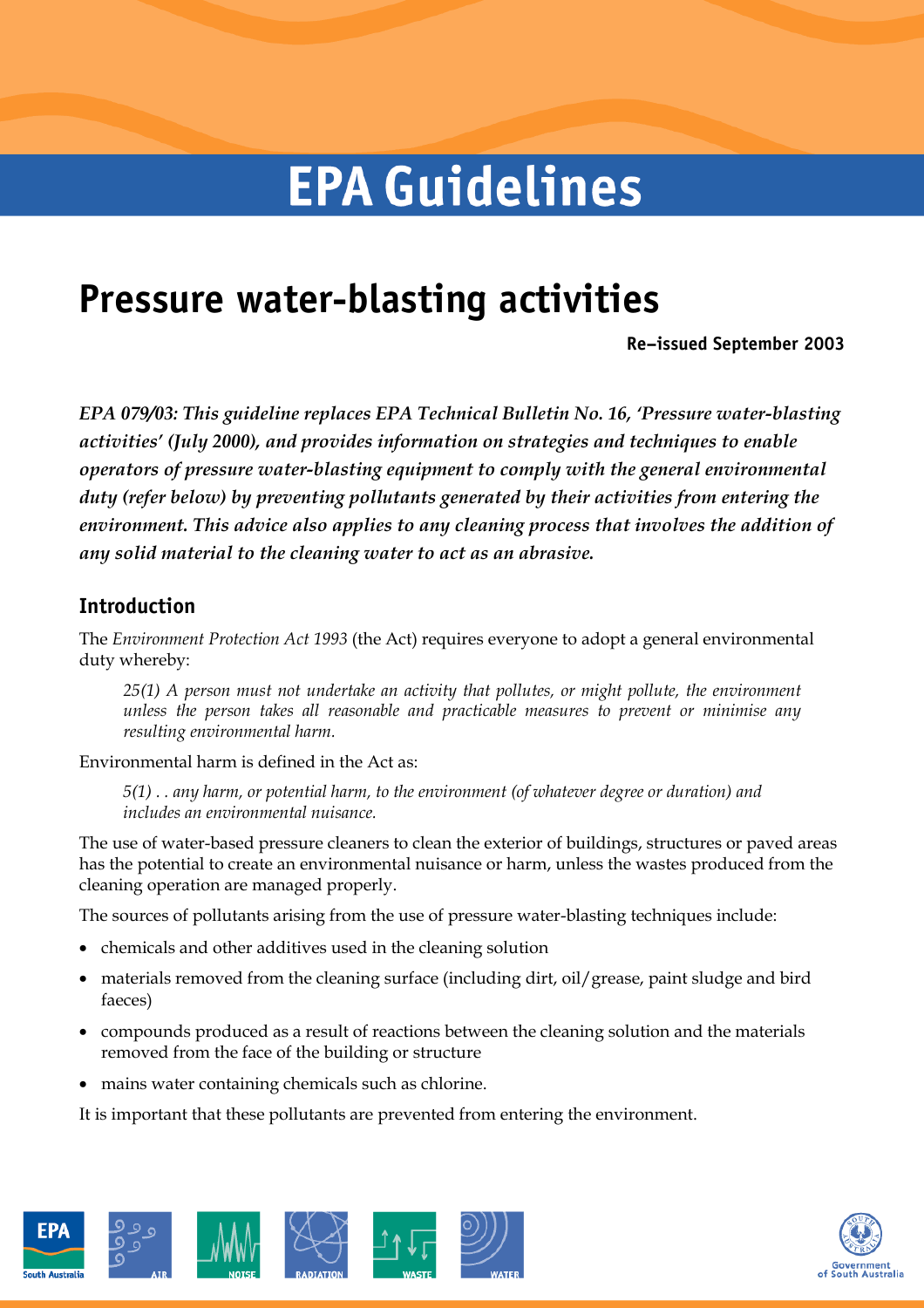Through licensing and the setting of standards, the Act provides for the regulation of activities that have the potential to cause significant pollution of the environment. It is a requirement under section 36 of the Act for persons undertaking a prescribed activity of environmental significance to obtain an environmental authorisation in the form of a licence (see Appendix 1).

Pressure water-blasting that involves the use of any solvents, surfactants, acidic or caustic solutions, or the production of paint sludges and residues or any other materials listed in Part B of Schedule 1 (see Appendix 1), may require a licence for activities producing listed wastes. The addition of any powdered material or grit to enhance the cleaning process will require a licence for abrasive blasting.

These guidelines should not be considered as the only possible way of complying with the general environmental duty associated with pressure water-blasting activities. In situations where it is not practicable or possible to follow these guidelines, or where the guidelines omit to describe, recommend or suggest actions, it is still necessary to comply with the general environmental duty at all times. This can be achieved by applying the guiding principles (refer below) by the most appropriate means. It is recommended that, if alternative measures are to be used, operators should check with an Environment Protection Authority (EPA) officer who will advise whether such measures are likely to be satisfactory.1

# **Guiding principles**

The guiding principles to be adopted in pressure water-blasting operations are as follows:

- · The amount of wastewater produced during pressure water-blasting operations is to be minimised by recycling and reusing the wastewater.
- · Spray drift of the cleaning solution and resultant wastewater is to be prevented from escaping from the immediate zone of the working surface.
- Wastewater should be disposed of either to a sewer or to on-site storage in a sealed container.
- · Solid residues produced as a result of the cleaning process are to be stored on site in a sealed container.
- · All stored liquid and solid wastes are to be collected by a licensed waste transport business and taken to a licensed disposal, treatment or storage facility.
- · Noise emissions from the operation of pressure water-blasting activities should be controlled so as to minimise any adverse effect on the amenity of an area.

It is the responsibility of any person producing or storing wastes to:

- ensure the waste transport business is licensed to transport the type of waste produced
- determine the type of disposal/treatment the waste will require
- · nominate a licensed facility where the disposal/treatment can be undertaken
- · when required, complete a 'Waste Tracking Form or 'PART A' of a 'Waste Transport Certificate' (Appendix 2) and forward the pink copy to the EPA.

Noise emissions from the operation of high-pressure water blasting activities should be controlled so as to minimise any adverse effect on the amenity of an area.

<sup>1</sup> For advice and licensing information please see 'Further Information' at the end of this document.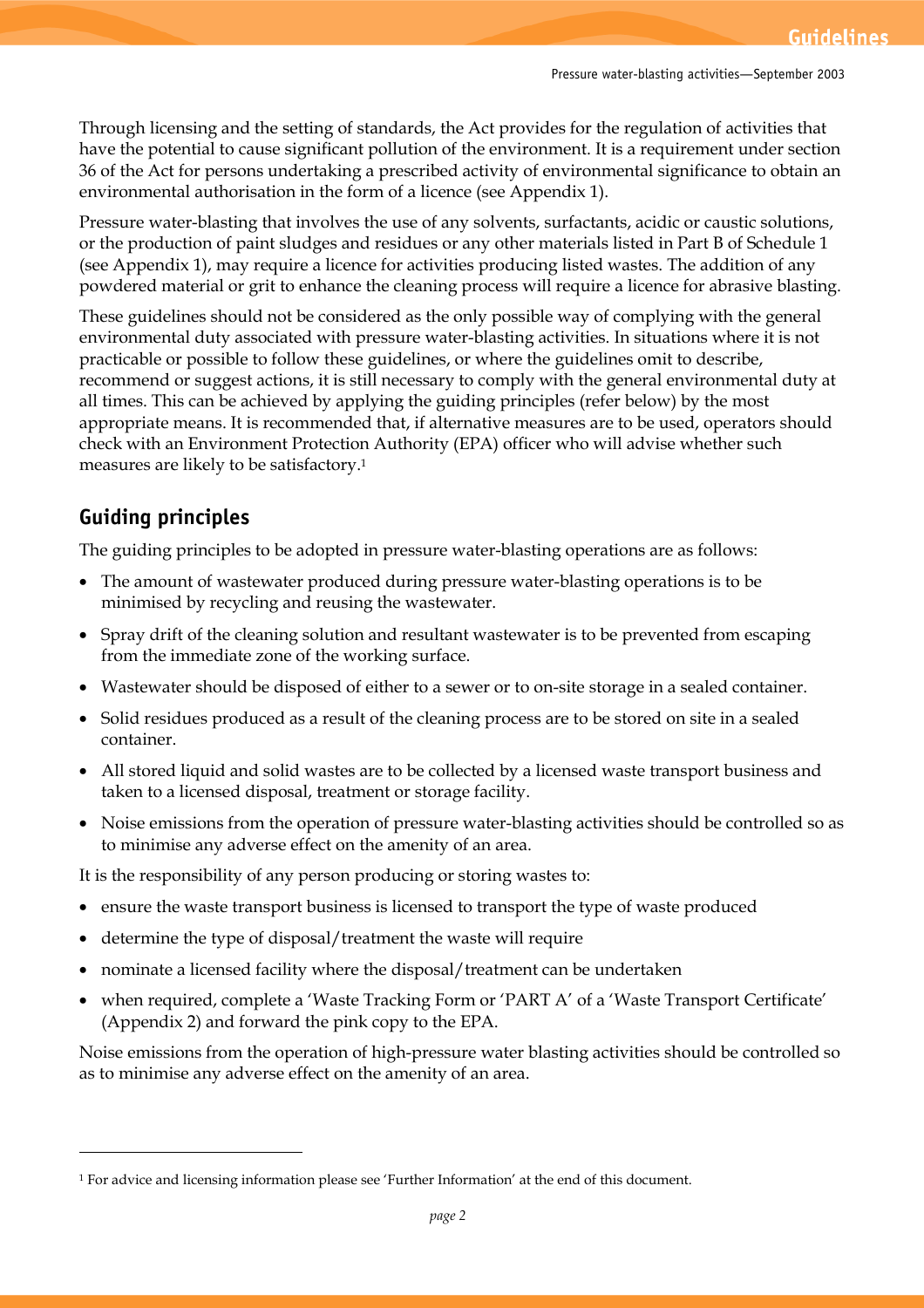# **Site preparation**

To prevent wastewater from escaping into the environment (which includes air, land, and water), durable and impermeable (waterproof) liners should be used to direct all wastewater run-off to a collection point. If scaffolding is used, care should be taken to ensure that run-off from the scaffold structure is also collected. Under certain site conditions, waterproof liners may not be necessary if all of the wastewater discharge is onto impervious surfaces or into drains, provided that all of the wastewater is collected and treated for recycling or directed to a sewer (with approval from SA Water's Trade Wastes Section, (08) 8207 1350).

If the surface to be cleaned contains paint with more than 0.5% lead content (typically pre-1992 applications), the area being cleaned should be totally encapsulated with an impermeable membrane. Any operators working within the encapsulating membrane should be completely protected from contact with all wastewater. For further information, contact the EPA.

## **Wastewater recycling**

Pressure cleaners use water flow rates of 7–21 litres per minute for cleaning surfaces ranging from domestic scale applications to very high-pressure cleaning of heavy earthmoving equipment. The total volume of water used during any cleaning operation is a function of the flow rate and duration of operation. As a general rule, low flow rate cleaners require longer operating times than higher flow rate cleaners. However, for a wastewater recycling process, the water will eventually flow within a closed loop in which the wastewater treatment rate is matched by the flow rate used by the pressure cleaner.

Most pressure cleaning machines are relatively durable and use ceramic pistons within the pump assembly. These pumps are capable of being used with bore water that can contain some solid material. Therefore, the use of recycled wastewater containing small amounts of solids should be acceptable.

The wastewater recycling unit may consist of the following components:

- · an impervious collection pit to which wastewater run-off from the operation should be diverted
- a holding tank to which wastewater from the collection pit should be pumped through a twostage filter system
- · a feed to the pressure cleaner that uses filtered wastewater from the holding tank.

Operators should choose hoses, pumps, filters and tanks made of durable components that can withstand the effects of the chemicals and residues used or generated during the cleaning process.

The filter system should consist of a coarse screen (for instance, 1.0 mm opening) followed by a fine filter capable of removing solid material down to at least 100 microns (0.1 mm) in size. Care should be taken to check with the equipment suppliers to ensure that these suggested filters are suitable and will not cause any damage to the cleaning equipment.

The size of the holding tank should be at least large enough to contain the wastewater run-off generated after one (1) hour of continuous operation of the pressure cleaner. For the standard range of pressure cleaners, such containment would require holding tanks ranging in capacity from 420– 1260 litres.

# **Spray drift control**

Measures should be taken to the maximum extent practicable to prevent spray drift from the cleaning operation escaping to the environment.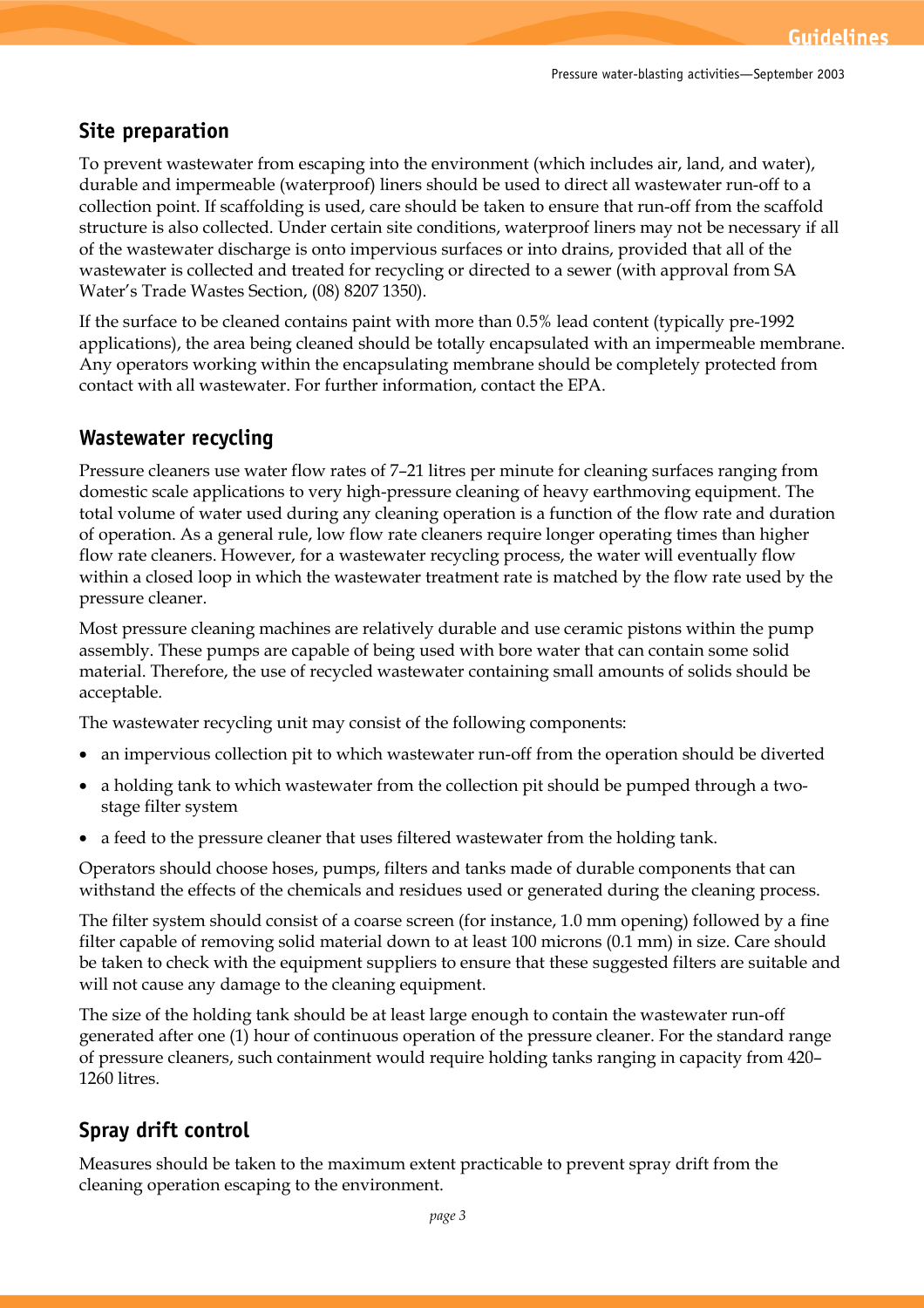These measures may include:

- locating moveable impermeable screens alongside and behind the operator
- · cladding scaffolding in dense screens
- avoiding cleaning operations during windy conditions
- fitting back-spray screens onto roof-cleaning equipment.

#### **Wastewater disposal**

Following the completion of the cleaning operation, or at certain intervals during large cleaning operations, it will be necessary to dispose of the wastewater.

Depending on the types of chemicals added to the cleaning water and the type of material being removed from the cleaning surface, discharge of wastewater to the sewer could be appropriate. Written approvals should be obtained from SA Water, Trade Wastes Section, before discharging wastewater from the cleaning operation to the sewer. For operators who regularly clean similar surface types such as domestic house roofs, it might be appropriate to seek approval from SA Water on an ongoing basis.

If disposal to the sewer is not practicable or permitted by SA Water, then the wastewater is to be stored on site in a sealed container, collected by a licensed waste transport business and taken to a licensed disposal, treatment or storage facility.

#### **Solid residue disposal**

Solid residues will be produced by the cleaning operation. These residues will collect on the impermeable liners or be trapped on the filters and in the holding tank. These wastes should be stored in a sealed container, collected by a licensed waste transport business and taken to a licensed disposal, treatment or storage facility. The same responsibilities as those for wastewater disposal rest with the producer of this kind of waste.

#### **Noise controls**

Any pressure water-blasting activity emitting noise that causes, or is likely to cause, any adverse effect on the amenity value of an area should only take place between 7am and 7pm Monday to Saturday, or between 9am and 7pm on Sundays or public holidays.

It is important to ensure that all practicable steps are taken to minimise the adverse effect that the noise emissions may have on the amenity value of an area. This responsibility includes not only the noise emitted from the cleaners and pumps but also associated noise sources, such as radios.

#### **Currency of these guidelines**

These guidelines offer advice to assist with compliance with the general environmental duty and specific environmental policies. They are subject to amendment and persons relying on the information should check with the EPA to ensure that it is current at any given time.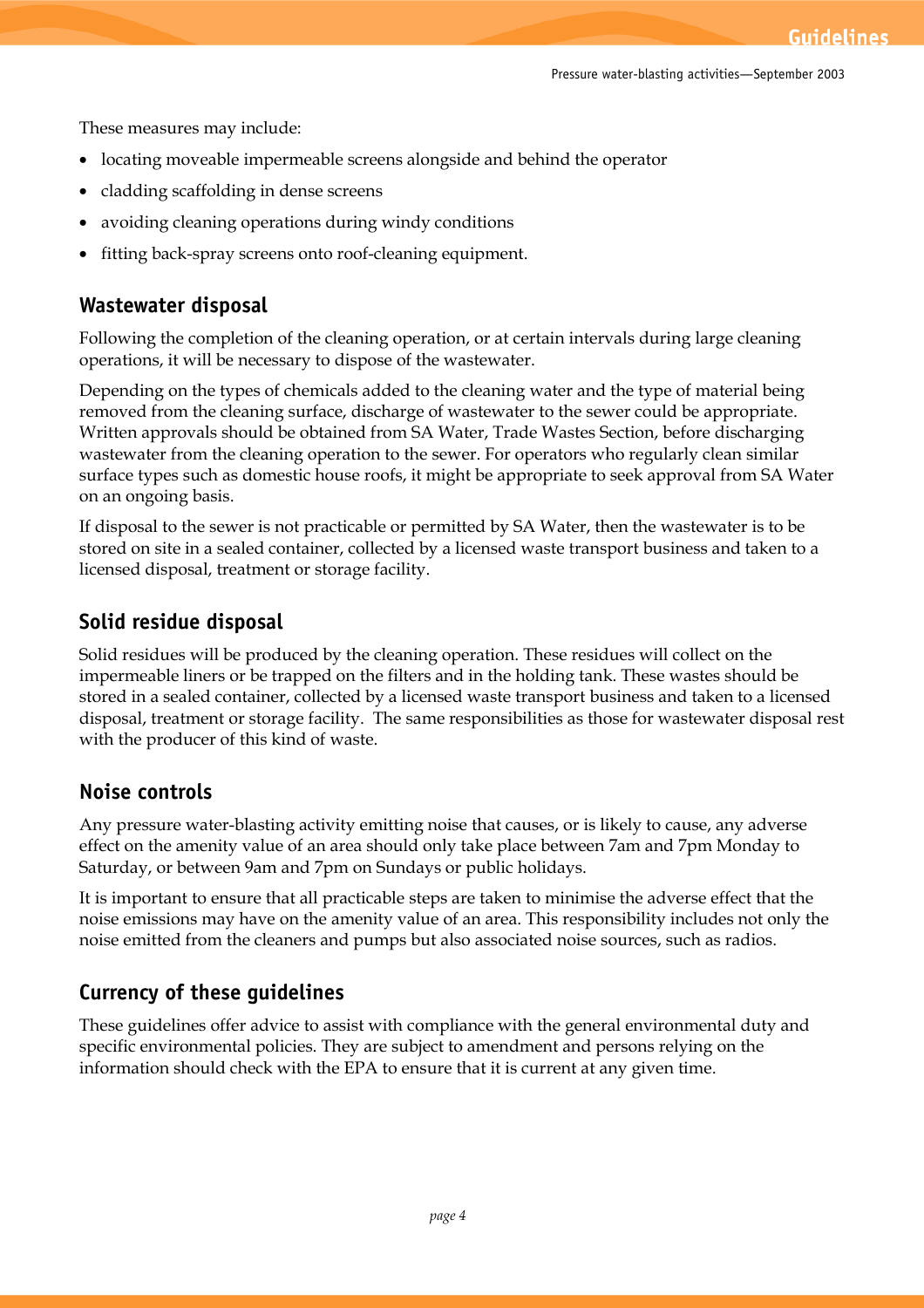# **FURTHER INFORMATION**

#### *Legislation*

Legislation may be viewed on the Internet at: *www.parliament.sa.gov.au/dbsearch/legsearch.htm* 

Copies of legislation are available for purchase from**:** 

| Government Information Centre           | Telephone:          | $(08)$ 8204 1900  |
|-----------------------------------------|---------------------|-------------------|
| 77 Grenfell Street                      | Facsimile:          | (08) 8204 1909    |
| Adelaide SA 5000                        | Freecall (country): | 1800 182 234      |
| For general information please contact: |                     |                   |
| <b>Environment Protection Authority</b> | Telephone:          | $(08)$ 8204 2004  |
| GPO Box 2607                            | Facsimile:          | (08) 8204 9393    |
| Adelaide SA 5001                        | Freecall (country): | 1800 623 445      |
|                                         | Internet:           | www.epa.sa.gov.au |
|                                         |                     |                   |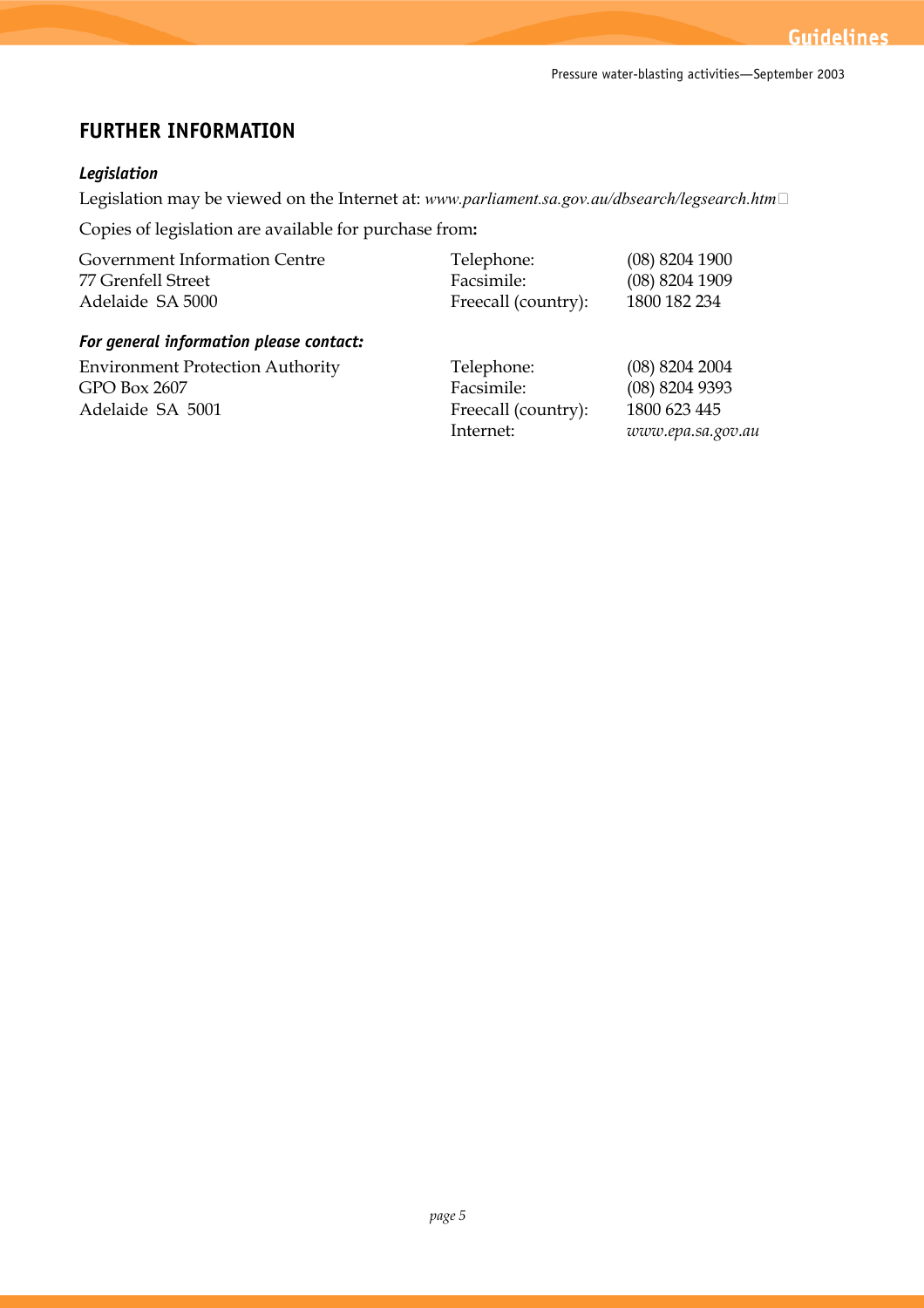# **Appendix 1: Summary of Environment Protection Act 1993**

The following summary and extracts are excerpted from Part Six of the Act, 'Environmental Authorisations and Development Authorisations'. They summarise the main requirements and responsibilities as well as definitions of activities and waste products constituted under the Act.

#### **Requirement for licence**

The Act states:

*A person must not undertake a prescribed activity of environmental significance except as authorised by an environmental authorisation in the form of a licence under this Part.* 

*Penalty: If the offender is a body corporate—maximum fine of \$120 000.* 

*If the offender is a natural person—maximum fine of \$60,000.* 

- section 36

#### **Definitions of activities and waste products**

'Prescribed Activities of Environmental Significance' described in Part A of Schedule 1 include abrasive blasting in manufacturing and mineral processing where it involves:

*. . . the cleaning of materials by the abrasive action of any metal shot or mineral particulate propelled in a gaseous or liquid medium (otherwise than solely by using blast cleaning cabinets less than 5 cubic metres in volume or totally enclosed automatic blast cleaning units).* 

- clause 2 (1)

Activities that produce listed wastes are included in Part A of Schedule 1.

Part B of Schedule 1 lists wastes, the production of which may require a licence under the Act, as follows:

Acids and acidic solutions

Adhesives (excluding solid inert polymeric materials)

Alkali metals and alkaline earth metals

Alkalis and alkaline solutions

Antimony and antimony compounds and solutions

Arsenic and arsenic compounds and solutions

Asbestos

Barium compounds and solutions

Beryllium and beryllium compounds

Boron and boron compounds

Cadmium and cadmium compounds and solutions

Calcium carbide

Carbon disulphide

Carcinogens teratogens and mutagens

Chlorates

Chromium compounds and solutions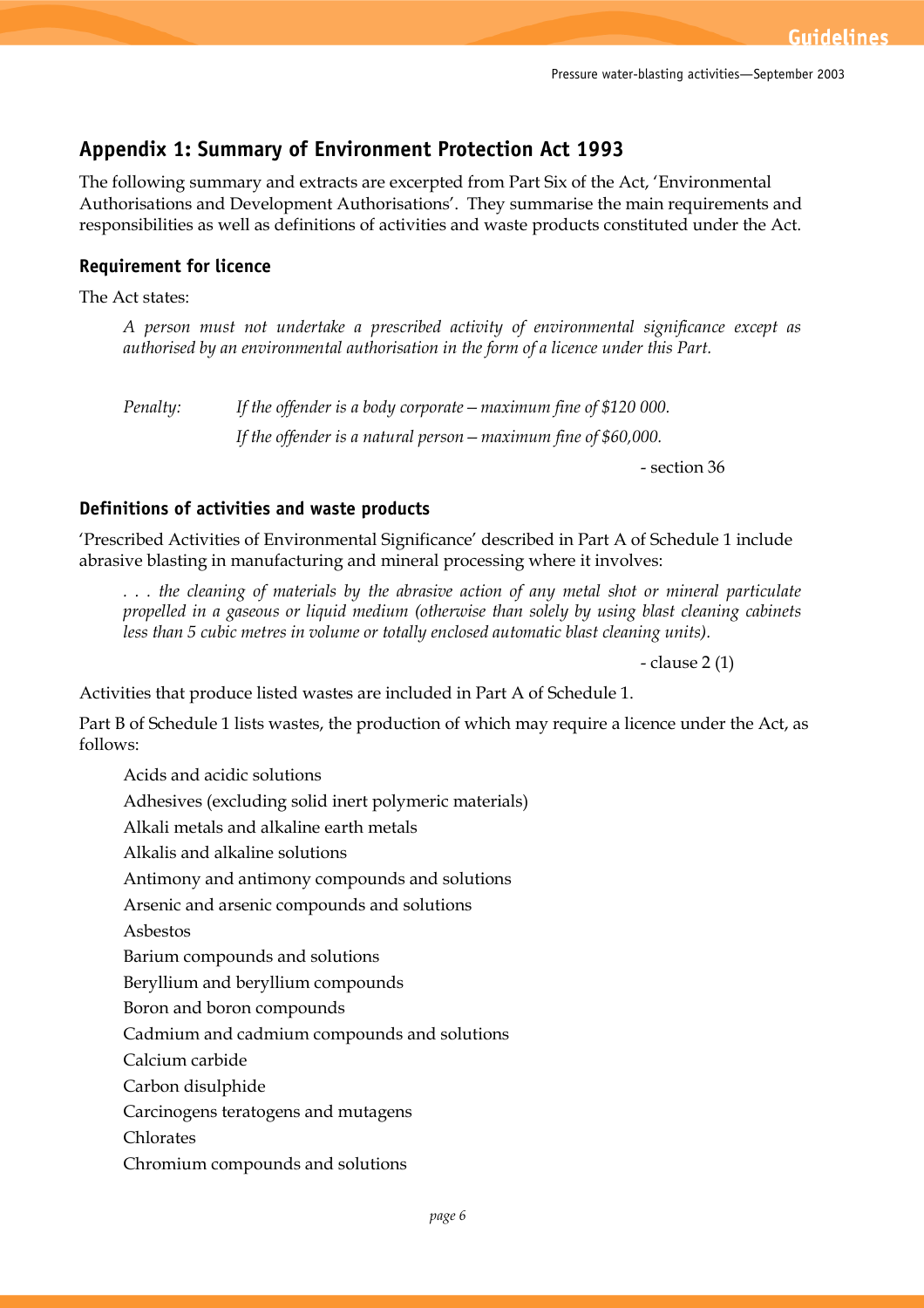Copper compounds and solutions

Cyanides or cyanide solutions and cyanide complexes

Cytotoxic wastes

Dangerous substances within the meaning of the *Dangerous Substances Act 1979* 

Distillation residues

Fluoride compounds

Halogens

Heterocyclic organic compounds containing oxygen, nitrogen or sulphur

Hydrocarbons and their oxygen, nitrogen and sulphur compounds (including oils)

Isocyanate compounds (excluding solid inert polymeric materials)

Laboratory chemicals

Lead compounds and solutions

Lime sludges or slurries

Manganese compounds

Medical waste consisting of:

- (a) a needle, syringe with needle, surgical instrument or other article that is discarded in the course of medical\*, dental or veterinary practice or research and has a sharp edge or point capable of inflicting a penetrating injury on a person who comes into contact with it; or
- (b) human tissue, bone, organ, body part or foetus; or
- (c) a vessel, bag or tube containing a liquid body substance; or
- (d) an animal carcass discarded in the course of veterinary or medical\* practice or research; or
- (e) a specimen or culture discarded in the course of medical\*, dental or veterinary practice or research and any material that has come into contact with such a specimen or culture; or
- (f) any other article or matter that is discarded in the course of medical\*, dental or veterinary practice or research and that poses a significant risk to the health of a person who comes into contact with it.
	- *\* 'medical practice' includes the practice of pathology and the operation of an immunisation clinic.*

**Mercaptans** 

Mercury compounds and equipment containing mercury

Nickel compounds and solutions

Nitrates

Organic halogen compounds (excluding solid inert polymeric materials)

Organic phosphates

Organic solvents

Organometallic residues

Oxidising agents

Paint sludges and residues

Perchlorates

Peroxides